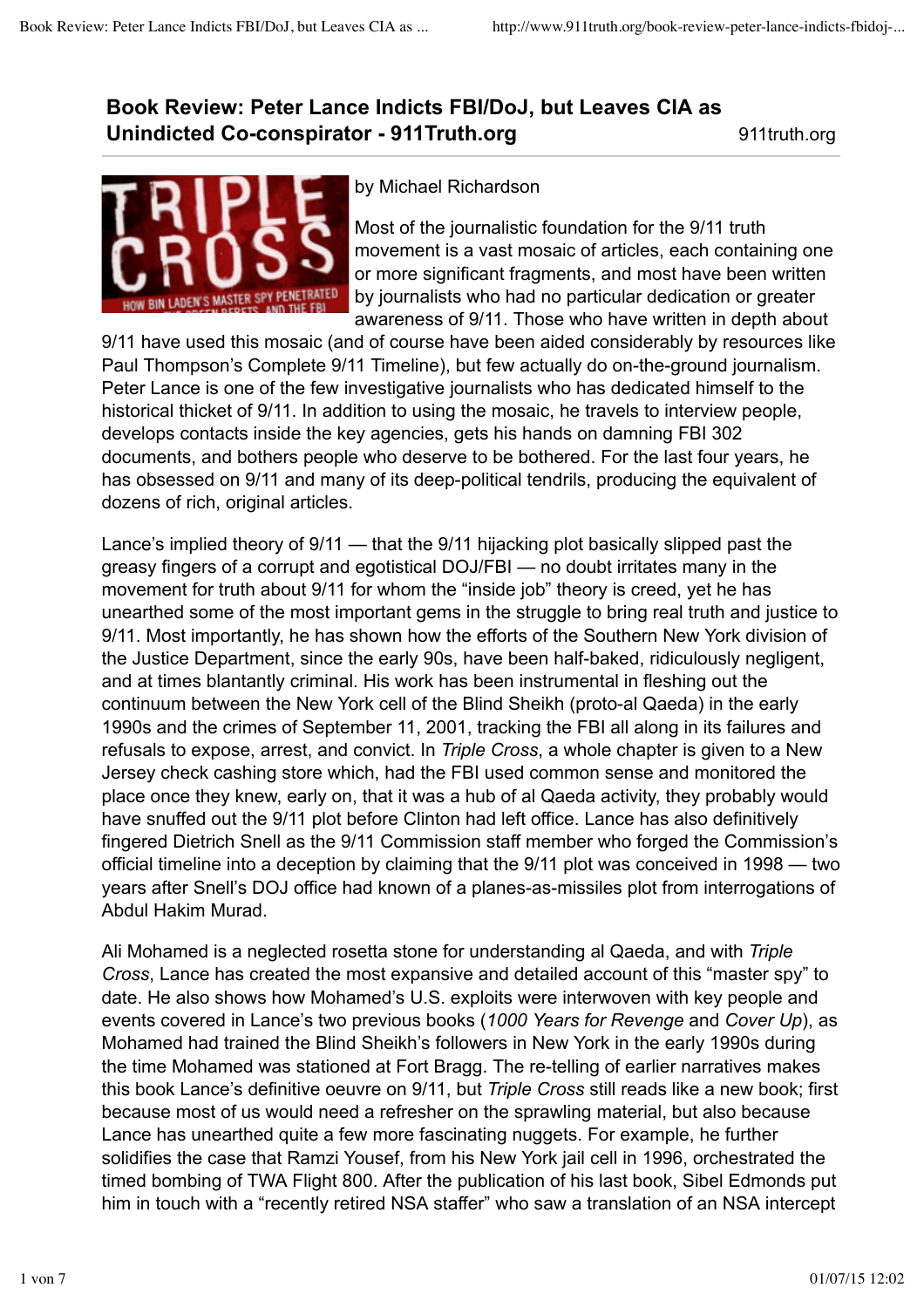originally spoken in Baluchi (Yousef's native tongue) which read, "Flight 800 . . . what had to be done has been done." This intercept had also been mysteriously, temporarily removed from the normal translation stream long enough to exclude it from the FBI's Flight 800 investigation.

Ali Mohamed was involved with most of the major al Qaeda attacks against U.S. interests: the assassination of Rabbi Meier Kahane in 1990, the 1993 WTC bombing, the African Embassy bombings in 1998 and, even though he was arrested in late 1998, Lance proposes that he also helped train some of the 9/11 hijackers in hijacking techniques. Astoundingly, Mohamed participated in these operations while also being a U.S. citizen, being enlisted in the U.S. military (serving at Fort Bragg on two occasions), and being an FBI informant in California. Importantly (and much more on this below), he also had ties to the CIA. Lance shows Mohamed moving snake-like between U.S. agencies and military postings, often flaunting his activities with al Qaeda at a time when the FBI certainly knew what this meant. Importantly, in the early 90s, Mohamed was debriefed about Bin Laden and al Qaeda by FBI and NSA counter-terrorism officers, but all records of this interview which would prove that the government was aware of Bin Laden's anti-U.S. intentions years earlier than it has claimed - have been "lost."

Lance has a serious, longstanding bone to pick with the Southern New York division of the DoJ and the FBI, and has followed them for years, tracking their mindboggling misjudgments and fits of corruption. Patrick Fitzgerald was in charge of bringing bin Laden to justice prior to 9/11, and while he convicted some members of al Qaeda, he also botched the tracking of the remnants of al Qaeda after 2000, and allowed Ali Mohamed to plea bargain his way to, it seems, eventual release.

The title-concept of the book, "*Triple Cross*," is for Lance mainly hyperbole, a kind of mega-double-crossing, a masterful fleecing and betrayal of U.S. agencies, for Lance views Mohamed as, at his core, an al Qaeda spy who was fundamentally allied to Ayman al Zawahiri and al Qaeda, even as he was a U.S. citizen and served in the U.S. Army. As Lance tells it, Mohamed basically tied together the shoelaces of the U.S. team as it also struggled with information walls, corrupt agents, and bureaucratic in-fighting. The characterization of Ali Mohamed as a triple spy or triple agent (as opposed to a double agent) is also for Lance hyperbole, because he describes Mohamed as a connection between two major parties — the U.S. and al Qaeda. Yet there are clues in *Triple Cross* that "triple agent" could be more literal. Mohamed as "triple agent" makes more sense when one considers whether Mohamed's role with the CIA was at odds with the basic missions of the U.S. military and the FBI.

Lance's principal FBI source, Jack Cloonan, relays a story told to him by someone at CIA: In 1984, Mohamed "walked into the CIA station in Cairo" to volunteer as an asset, and was assigned to penetrate a Hamburg, Germany mosque. Mohamed then, according to this story, "gave up the operation," and was supposedly, thereafter, dropped or "spurned" by the CIA. (A very similar story is also told by Lawrence Wright in *The Looming Tower*, but is unattributed.) But there is reason to doubt this story because, in 1985, according to one press account Lance cites, Ali's ability to travel freely into the U.S. "was the result of an action initiated by Langley". (Wright describes this as a "visa waiver program" — making it sound more routine.) Lance also speculates that the CIA "may have run interference for Ali as he sought entry to the United States and a position of influence at Fort Bragg." The CIA was apparently using Mohamed, along with the rest of the nascent al Qaeda network, as an asset in the fight against the Soviets in Afghanistan. Lance asks: "Did Ali Mohamed . . .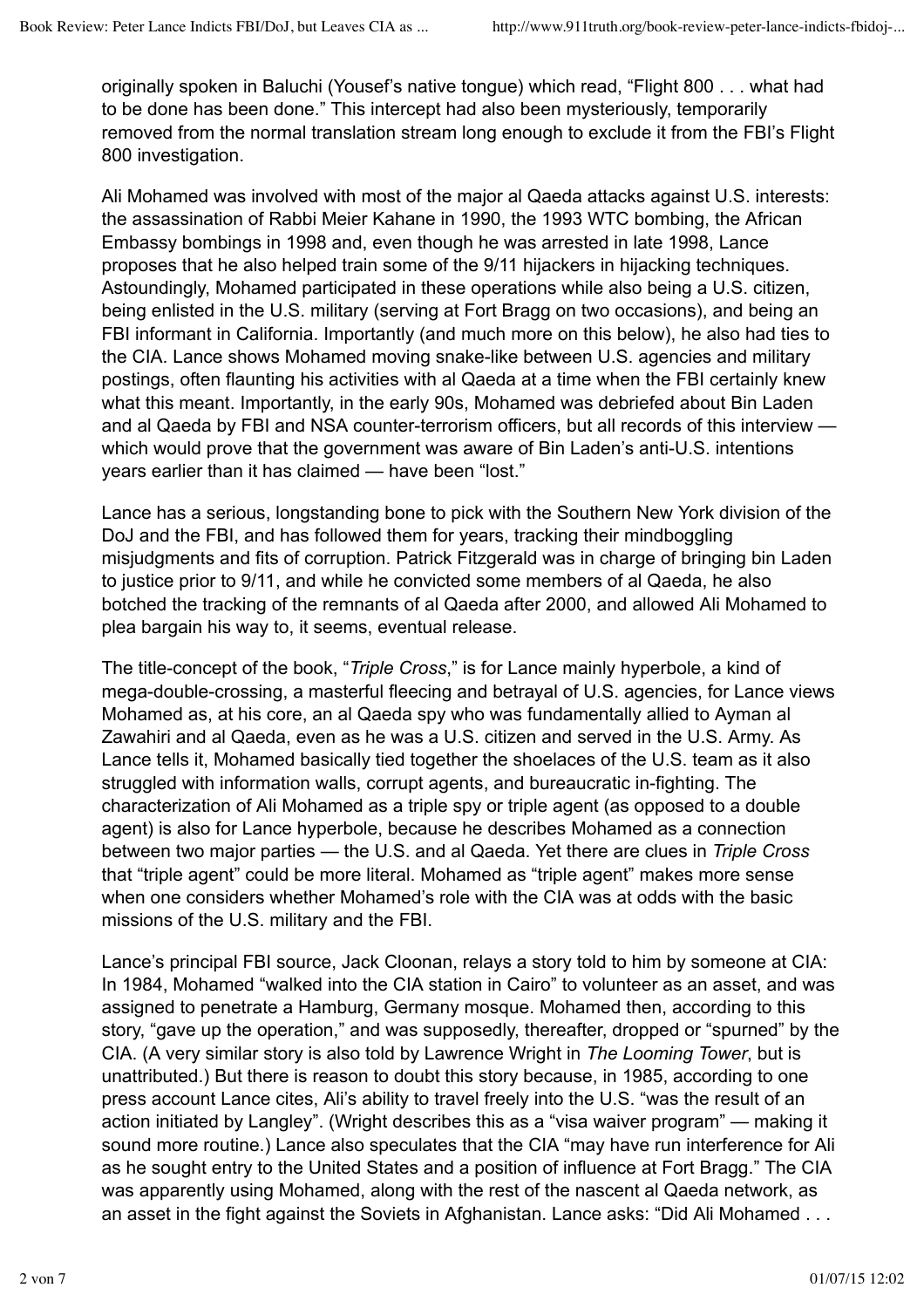maintain his ties to the CIA? Did he get a leg up with his visa and help slipping past the watch list?"

Lance's questions about Mohamed's ties to the CIA end rather precipitously here, though he does reveal a clear pattern of support coming from the CIA (or, one could theorize, the DIA). He quotes a *Boston Globe* story from 1995, that "Ali's 1985 entry into the United States 'was the result of an action initiated by Langley'." A California associate of Mohamed is quoted as saying, "Everyone in the community knew he was working as a liaison between the CIA and the Afghan cause." But Lance's references to CIA are only an implicit raising of questions. Clearly, other questions need to be asked more explicitly: What *was* Mohamed's relationship to the CIA? What allegiances, obligations, and benefits would have resulted from such ties? What would the implications have been of "maintaining" such ties and allegiances until 1998 when Mohamed played a key role in the African embassy bombings? Lance applies none of his normal investigative zeal to Mohamed's CIA role, and this makes for a serious black hole in *Triple Cross*.

Importantly, Ali Mohamed may have worked for the CIA before 1984, when he was still an officer in the Egyptian army. On the first page of *Triple Cross*, Lance describes a crestfallen Mohamed speaking before a federal judge in 2000: "In short but deliberate sentences, Mohamed peeled back the top layer of the secret life he'd led since 1981, when radical members of his Egyptian army unit gunned down Nobel Prize winner Anwar Sadat." Later, Lance describes how, during the actual assassination, Mohamed had been at Fort Bragg (in North Carolina) on an officer exchange program, and that this had "shielded him from the Sadat murder indictment." This involvement with the Sadat assassination is an important piece of the puzzle because, according to other sources, the CIA was to some degree responsible for Sadat's killing. Joseph Trento, in his 2005 book, "Prelude to Terror," interviewed former high-ranking CIA agents about this period in Egypt, and one of Trento's fragments puts a new lens over Ali Mohamed. Trento describes how protecting Sadat had actually been a task assigned to the CIA:

Orchestrating much of what was going on in Egypt was a CIA agent named William Buckley . . . Operating out of Cairo Station, Buckley supervised a vast array of spies within Sadat's regime. In 1980, Buckley was put in charge of training Sadat's personal bodyguards after the CIA took over the contract from J.J. Cappucci and Associates….

Neil Livingstone, who by this time was involved in J.J. Cappucci, described the operation. "We did the training of Sadat's praetorian guard to protect Sadat. And then the contract was taken away from us and [given] back to the Agency, and he got killed. We never would have permitted the kind of security that was evident at the time Sadat was killed," Livingstone said. 1

Trento also reports that Sadat's vice president Hosni Mubarak had been on the CIA payroll in the late 70s, and that he had been having his palms greased by a weapons delivery company called EATSCO — a CIA front/side company run by the notorious Edwin P. Wilson. According to Trento, Anwar Sadat had, by 1980, started an investigation into Mubarak's corrupt involvement with EATSCO. Both the CIA and Mubarak had motives to have Sadat dead. The CIA of course, having the contract to protect Sadat, possessed the means, at least to leave a critical security door open. As a "master spy" who spoke four languages, as an officer in the very unit that assassinated Sadat, and as someone who at the very time of Sadat's assassination in 1981 had been part of a U.S.-Egypt officer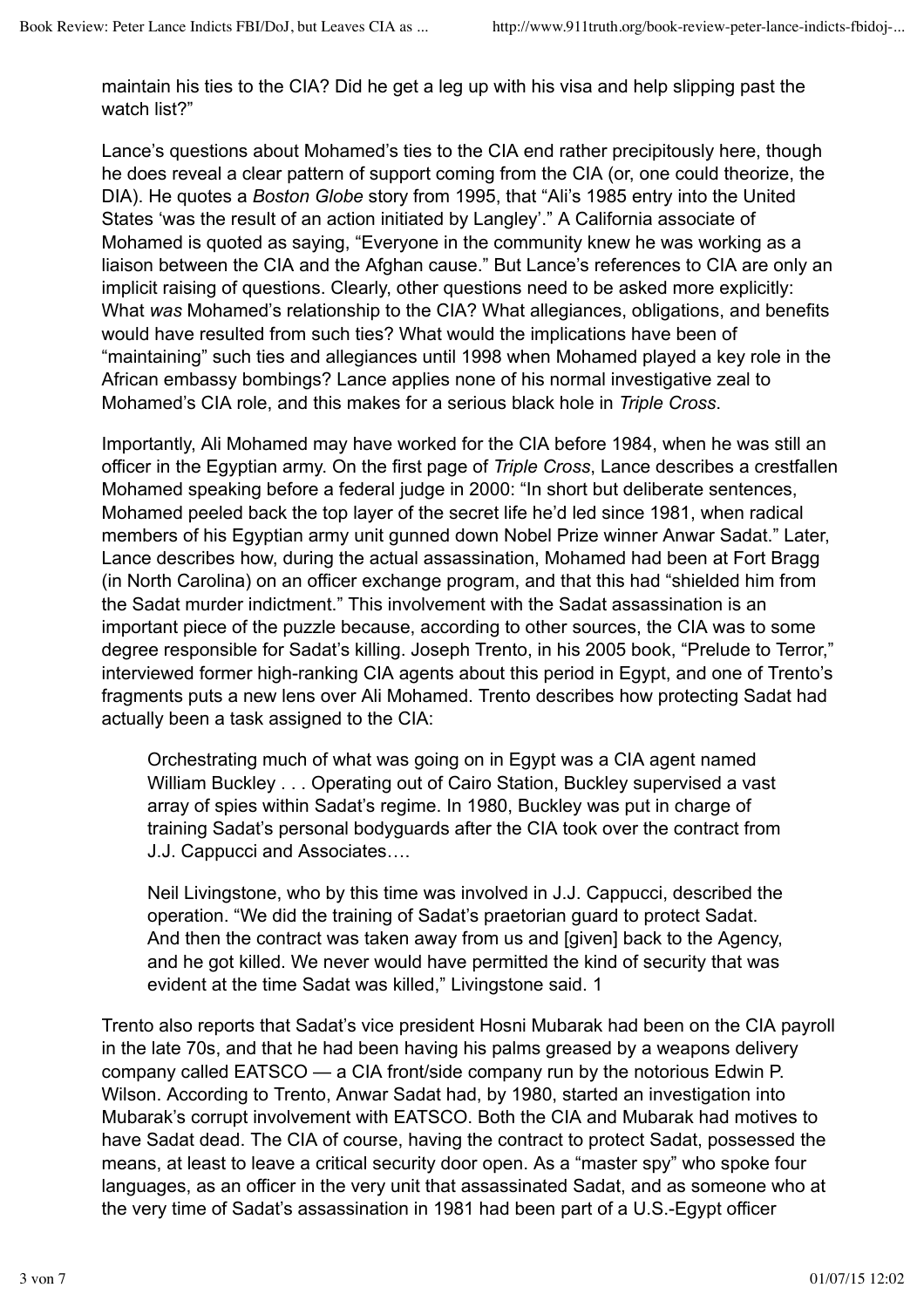exchange program to Fort Bragg (the seat of U.S. Special Forces), it is not a stretch to infer that Ali Mohamed had been among CIA station chief Buckley's "vast array of spies within Sadat's Regime". Mohamed's (apparent) extremist leanings, and his status as an officer raise the possibility that he knew about the assassination plot while also being a "liason" to the CIA.

Throughout his career, Lance shows, Mohamed would often play the role of "emissary" or "liason". Where the CIA and Sadat's assassination are concerned, with the hypothesis that Mohamed could have played such a role, a more descriptive term would be "block cut-out", or someone whose apparent ideology and behavior (in this case as a member of Egyptian Islamic Jihad) made him into a trusted inside member of a criminal/terrorist cell, but who was actually taking orders from, and/or passing information to, another party, in this case, the CIA.

Nafeez Ahmed, in The War on Truth, addresses Mohamed's connections to the CIA in some depth. One rather eye-popping account that Ahmed relates is that of Yossef Bodansky, a former U.S. intelligence official. According to Bodansky:

In the first half of 1997, Ayman al-Zawahiri . . . met a man called Abu-Umar al-Amiki [a likely alias for Ali Mohamed] at a camp near Peshawar on the Pakistan-Afghanistan border. High level Islamist leaders insist that in this meeting, Abu-Umar al-Amriki made Zawahiri an offer: The US will not interfere with nor intervene to prevent Islamists' rise to power in Egypt if the Islamist Mujahedin currently in Bosnia-Herzegovina refrain from attacking the US forces. Moreover, Abu-Umar el-Amriki promised a donation of \$50 million (from undefined sources) to Islamist charities in Egypt and elsewhere. This was not the first meeting between Abu Umar al-Amriki and al Zawahiri. Back in the 1980s, Abu Umar al-Amriki was openly acting at an emissary for the CIA with various Arab Islammist militant/terrorist movements then operating under the wings of the Afghan jihad. In the late 1980s, in one of his meetings with al-Zawahiri, Abu-Umar el-Amriki suggested that al Zawahiri would "need \$50 million to rule Egypt." At the time, al-Zawahiri interpreted this assertion as a hint that Washington would tolerate his rise to power if he could raise the money . . . The islamist leaders are convinced that in November 1997, Abu-Umar al-Amriki was speaking for the CIA — that is the uppermost echelons of the Clinton administration . . . There is no doubt that the November 1997 meeting between Abu-Umar al-Amriki took place. 2

"If true," Ahmed writes, "Bodansky's report suggests that throughout the 1990s until the 1998 embassy bombing, Mohammed was working for the CIA." And Mohamed would not have been a run-of-the-mill asset: he had incomparable combined skills as a soldier, as a spy, as a linguist, and as an undercover deal-maker — a terrorist diplomat. This diplomatic acumen, as Bodansky describes, corresponds to an extraordinary story Lance relates wherein Ali Mohamed in 1993 had "brokered an historic meeting" between the Shiite terrorist Imaz Fayez Mugniyah and (Sunni/Wahabi) Osama bin Laden. (Mugniyah in 1984 had kidnapped CIA officer William Buckley in Beirut, and Buckley was tortured for 444 days before being killed.) If "Abu-Umar al-Amriki" was indeed the same person as Ali Mohamed, this would mean that he was trusted enough by the CIA to represent the U.S. in a very dicey foreign policy maneuver.

So the story of a loose-lipped Ali Mohamed being let go by the CIA in 1984 is a highly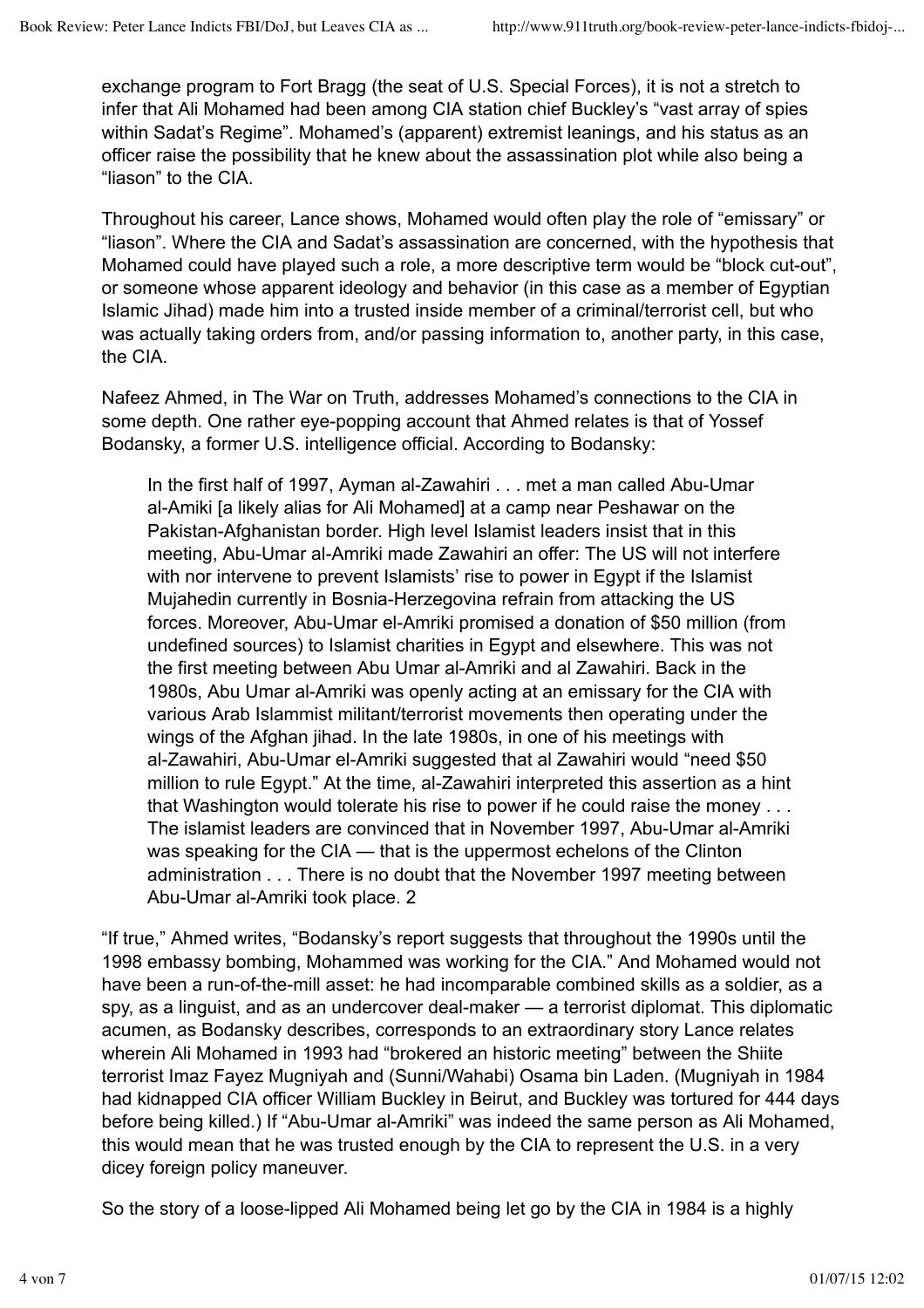questionable "official story". A more rational explanation for the existence of this story might be that it is a fabrication — or at least a half-truth — meant to distance the CIA from a man who, especially after the 1998 African embassy bombings, was becoming a major liability.

Very dark and sticky questions bubble up with the notion that Ali Mohamed has been continually a highly valued and trusted CIA operative. One can draw no conclusions, but a cascade of questions exist. What information did the CIA have about Mohamed training the Blind Sheikh's NY cell in the early 1990s? To what degree did the CIA have oversight and command over Ali Mohamed's activities as he facilitated the two embassy bombings in Africa? Was the CIA running an expert terrorist asset in the U.S.?

Lance describes Mohamed, after his arrest, breaking down and finally admitting to Fitzgerald and the Federal Judge, Leonard B. Sand, that he was involved in planning the embassy bombings. This came after Mohamed had been offered an "exit strategy" some form of plea bargain according to which Mohammed would provide information about al Qaeda and testify against terrorist suspects. Says Lance:

The details of Ali Mohamed's deal remain secret to this day. But at least one knowledgable attorney . . . has concluded that his arrangement with the feds was clearly in Ali's favor. '**Mohammed has made some kind of deal with the government,' [the attorney] believes, 'that will surely have him out of prison on some date certain that he knows about.**' (my emphasis)

Of course, one of the crucial witnesses against Osama bin Laden (tried in absentia), in Patrick Fitzgerald's 2000 embassy bombing trial should have been Ali Mohamed, who had already admitted to having helped plan the bombings, and had admitted to working for al Qaeda. But, even after the unprecedented plea bargain was given to Mohammed, *Fitzgerald did not call him as a witness*. It is not that Mohamed refused: Fitzgerald did not call him as a witness. This to me is the most incredible and insanely jaw-dropping moment of this book, and it's what earns Fitzgerald his position on the cover of *Triple Cross*, lodged between bin Laden and Ali Mohamed. Here is the court transcript after Ali Mohamed's conviction for conspiracy in the 1998 bombings (which is in *Triple Cross* on p. 360):

THE COURT: Your offer is to plead guilty to five counts charging you with conspiracy to kill nationals of the United States, conspiracy to murder, kidnap and maim at places outside the United States, conspiracy to murder, conspiracy to destroy buildings and property of the United States, and conspiracy to destroy national-defense utilities of the United States. Do you understand that pursuant to the relevant statutes, conviction on those five counts would subject you to a total maximum sentence of incarceration of life inprisonment plus any term of years. Do you understand that you would be subject to that potential sentence?

MOHAMED: Yes, your honor.

THE COURT: Do you understand that in addition to that, you would be subject to a term of supervised release of five years on Counts One, Two Three and Five and three years' supervised release on Count Six? Do you understand that?

MOHAMED: Yes, your honor.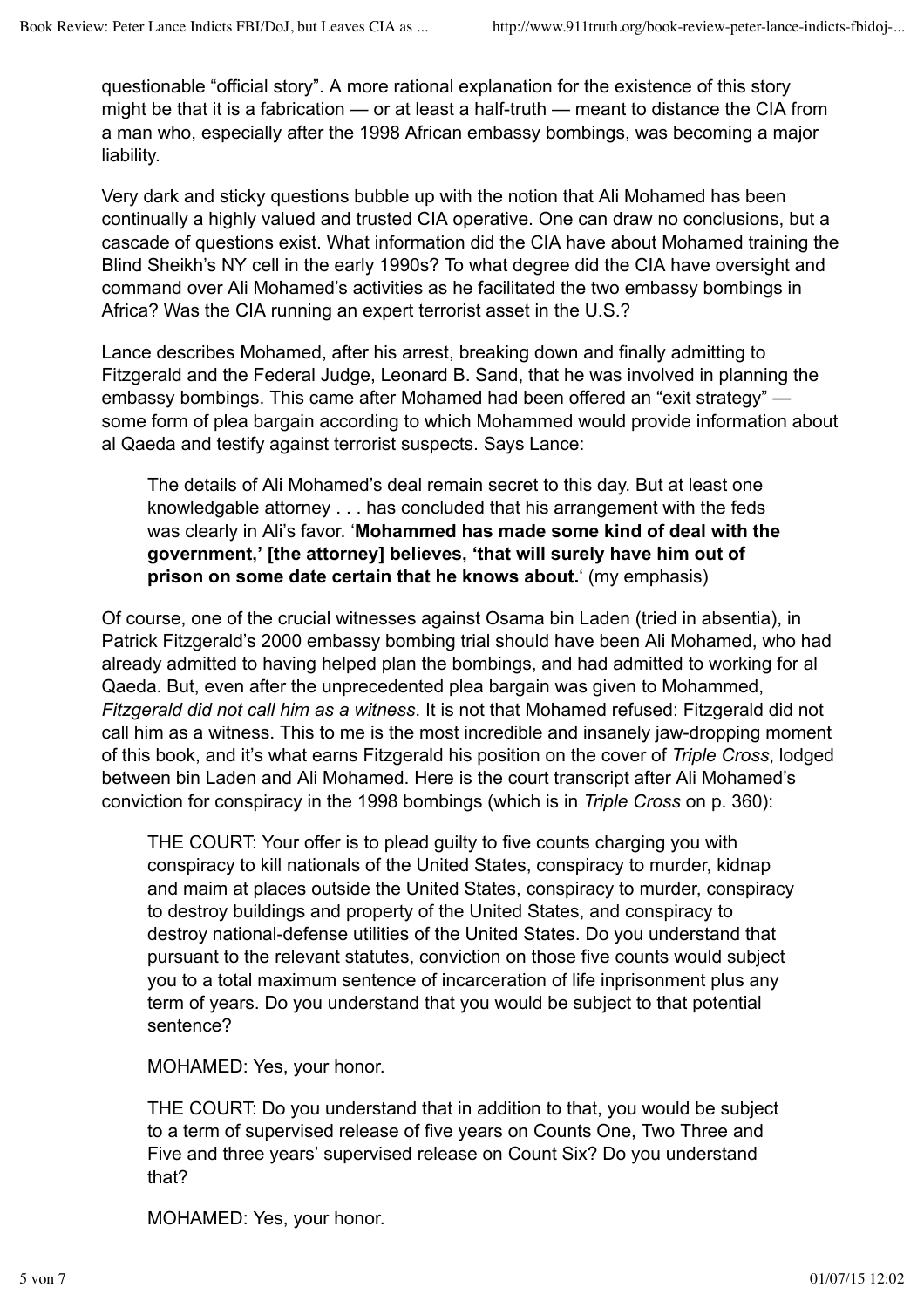Amazingly here, even *before sentencing*, the judge has spelled out the terms of Mohamed's release pretty clearly. Lance writes, "As this investigation has revealed for the first time, almost six years after entering that guilty plea, Ali Mohamed has yet to be sentenced . . . Yet we can say for certain that even today . . . he remains in witness protection somewhere in the New York area."

Lance is convinced that it was the FBI's collective, and Fitzgerald's individual, fear of being exposed which led to this extraordinary judicial situation:

[Fitzgerald's] motivation in hiding Ali from public view may have been similar to that of his cocounsel Andrew McCarthy, who had sought to keep Mohamed off the stand in the Day of Terror trial. "Mohamed would have been opened up by defense lawyers and told the whole sad tale of how he'd used the Bureau and the CIA and the DIA for years," says retired special agent Joseph F. O'Brien. "The Bureau wouldn't risk that kind of embarrasment."

As for Fitzgerald's personal motive, Lance adds:

…despite multiple wiretaps monitoring conversations and faxes to the Nairobi cell right up to the day of the bombings on August 7, 1998, and despite evidence from Squad I-49's search of El-Hage's house a year earlier that Mohamed was involved with the plot, Fitzgerald and the agents of his elite unit had been unable to stop it. That's not a story that Fitzgerald would have wanted to see exposed by defense lawyers during United States vs. bin Laden.

Lance has obviously nailed something very important here, but it doesn't completely make sense. With other conspirators who have similar status, who have admitted guilt, and who have equally embarrassing tales to tell — Ramzi Yousef, Greg Scarpa Jr., and Khalid Sheikh Mohammed — the rule has been to lock these people up in solitary confinement, pretty much indefinitely, and, more recently, to torture them. Ali Mohamed, clearly, is a different animal altogether. Lance's case truly begins to rattle loose when one looks closer at Mohamed's role in the CIA. Had Mohamed actually been a highly-placed CIA operative, it would explain in *much* clearer terms why the federal government hid him for months after his arrest, booked him as"John Doe" to keep his name secret, kept him in legal suspended animation, refused to call him as a witness and, critically, actually allowed this accomplished terrorist a plea bargain wherein his eventual release was assured. Lance's explanation falls apart when one considers the supreme embarrassment the FBI and Fitzgerald would suffer were Mohamed to be released, or to escape, and then commit another enormous and heinous terrorist act — something we can all assume he is capable of. Somehow, they are assured that such a crime would not occur.

In the above quote, a "retired special agent" Joseph F. O'Brien says that Mohamed "used . . . the CIA and the DIA". There is very little evidence presented here that Mohamed "used" the CIA. That he was granted visas repeatedly, despite being on a watch list most directly points to the idea that the CIA had an interest and a purpose in allowing Mohamed passage. Other explanations — that he was somehow lucky, or slipped off the radar, or benefited from a mindless bureaucratic snafu — are indirect and less rational, but these are the default explanations by writers like Lance and Wright.

I am not saying that Lance is wrong, per se, because the FBI did indeed have plenty to hide. Admirably, Lance's modus operandi as a journalist is similar to that of a Federal